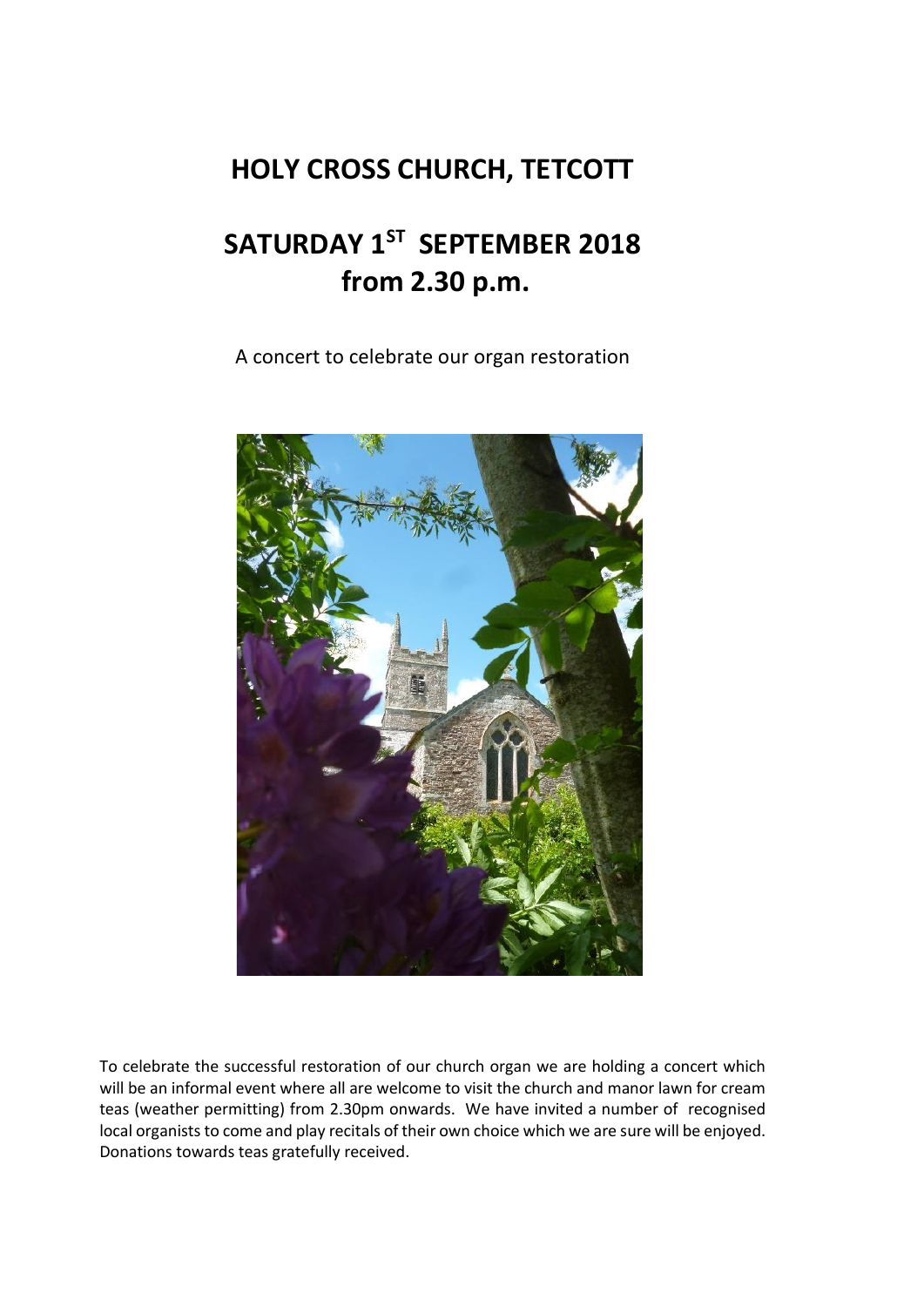| Rev. Jane Lucas             |
|-----------------------------|
| Organist Mrs Lynne Sullivan |
| Dr Nigel Browne             |
| <b>Guest Organists</b>      |
| Michael Farley              |
| <b>Guest Organists</b>      |
|                             |

## **Guest Organists**

Dr Nigel Browne, Rev. Kathy Roberts, David Robinson, Lynne Sullivan

**DR NIGEL BROWNE** studied music and musicology at university with his doctoral thesis being on 'Organs, Organists and Organ Builders in Nineteenth Century Devon'. He is an Organist at St. Michaels, Exeter where the size of the team allows his role to include playing, conducting, singing as well as composing. He also directs the Exeter Chorale, and is an Organ Advisor for the Exeter Diocese.

**MICHAEL FARLEY** heads a well-established team of organ builders and restorers in Budleigh Salterton. They have undertaken numerous projects in the South West and beyond. Recent work includes a new organ for St John the Baptist, Gozo, Malta and currently the restoration of 3 Father Willis Organs (the Rolls Royce of British Organs) at Wolverhampton, Taunton and Gozo. Michael is Organist and Churchwarden at Ottery St Mary Church

**REV. KATHY ROBERTS** grew up in Cape Town, South Africa and trained as a music teacher. She was ordained in 2000 and two years later moved to Crediton with her family where she spent three years as a curate. She is now the rector of the Black Torrington benefice. She became first Dean of Women's Ministry in April 2015 and at the same time was appointed a Prebendary of Exeter Cathedral. *Recitals to include: Pachelbel's Canon. A movement from Organ Sonata in C, Mendelssohn. Air and Gavotte, S S Wesley. Voluntary in A minor, Maurice Greene. Postludium, Flor Peeters.* 

**DAVID ROBINSON** FRAM, FRCO (Fellow of the Royal Academy of Music and Fellow of the Royal College of Organists) has followed a career in music and is an accomplished organist and conductor who is very well known in Devon and Cornwall for his participation and support of musical events and local charities. He continues to teach and is Organist at Pyworthy Church and on occasions at Bude. *Recitals to include: Toccata & Fugue in D minor, J S Bach. Toccata for the Flutes, P A Yon. Trumpet Voluntary, Jerimiah Clarke*.

**LYNNE SULLIVAN** trained in music and singing at Dartington Hall. She worked as a music teacher including teaching the piano at a secondary school in Uganda and involvement with music education for Devon education authority before re-training as a nurse. Her father was an Organist and, in his memory, she decided to learn the organ pedals properly. She is the resident Organist at Bridgerule and Tetcott and part time at Holsworthy.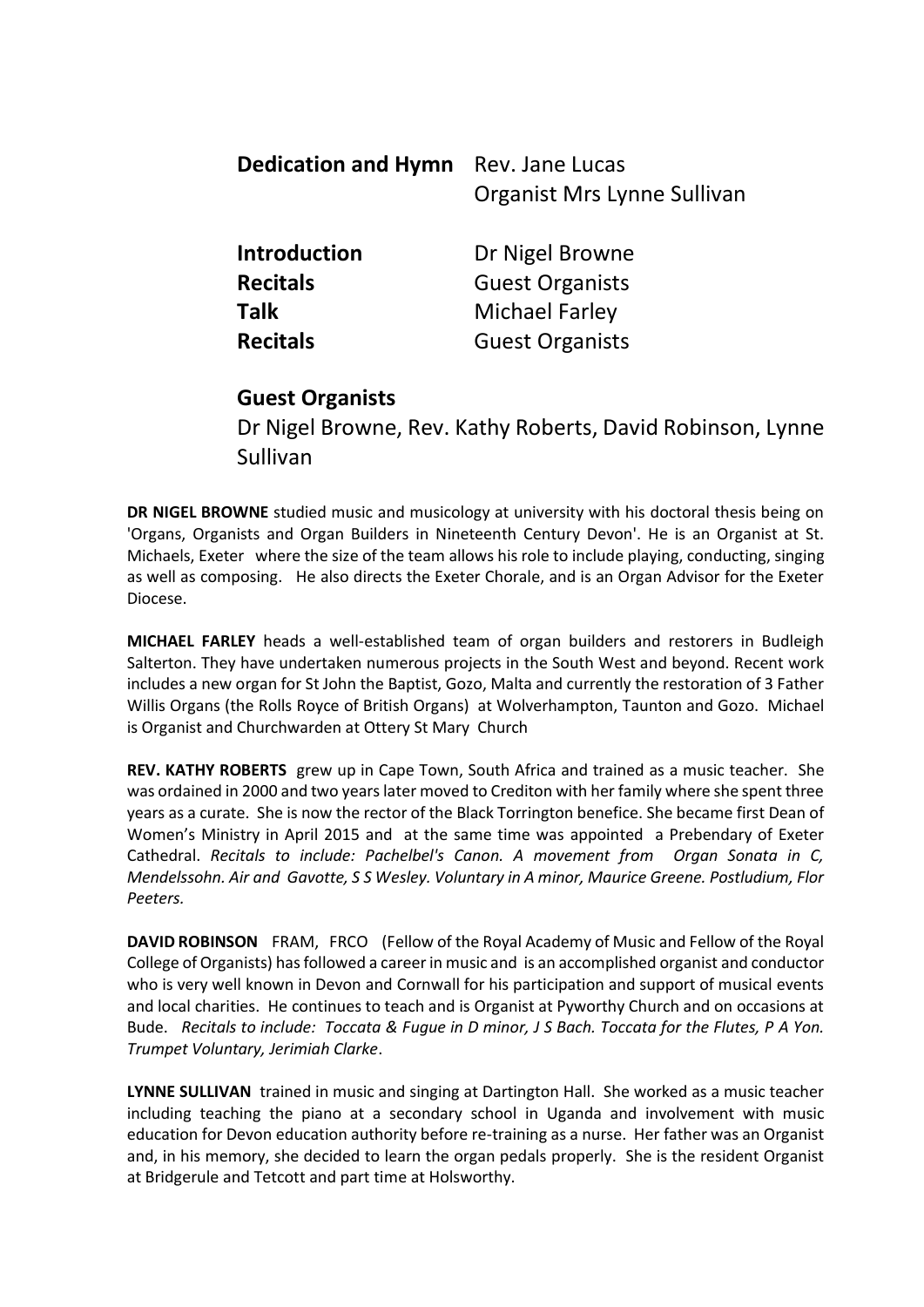

The organ installed in 1872 is an impressive one manual organ with a reed and a robust Pedal 16' open wood (Double Diapason) as well as a Bourdon and was presented by the then Rector, The Revd Temple Walter West, at his own expense as was the building of the organ chamber. It was built by the firm of Geake of Launceston.

In recent years the fabric of the church has failed and water had entered the organ chamber causing damage and a report from Michael Farley a member of the Institute of British Organ Builders recommended the organ required a thorough restoration throughout

which would involve removal of the entire instrument to their workshop except the large Open Wood pipes which would be restored on site. A successful restoration would mean the organ had been saved for future generations but if not possible, further deterioration would take place and there would be a much larger and more expensive project on our hands.

Like many country churches it is a constant struggle to keep the church and its fabric in good repair but the PCC were very fortunate to receive a legacy from the estate of the Rev. Harold Tucker who was brought up in Tetcott and held the church very dear to his heart. This together with the exiting organ repair fund helped start off the PCC's fundraising project to save the organ. We have raised money through concerts, teas, numerous individuals have kindly made donations and many letters have been written.